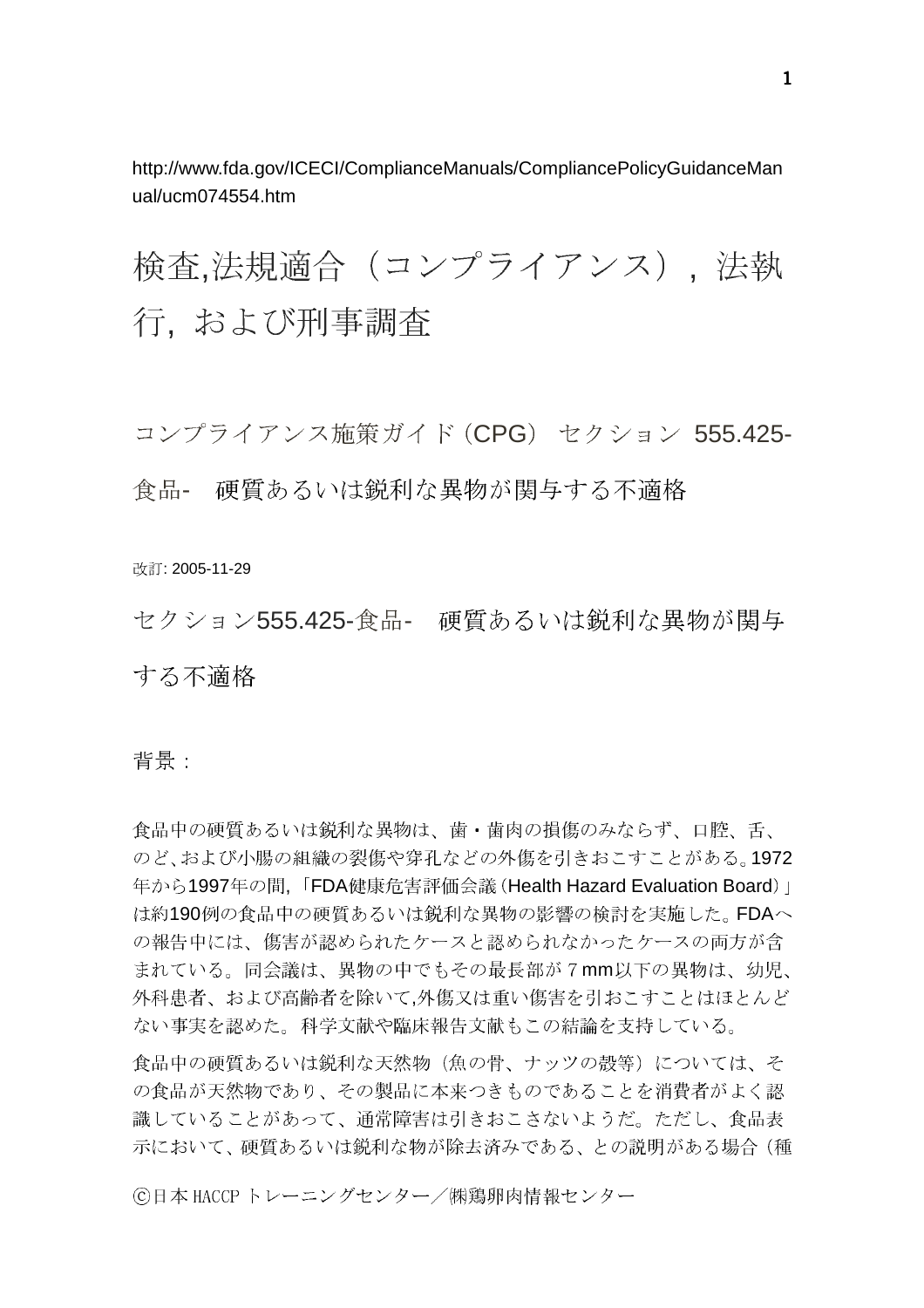を除去したオリーブの実等)は、上記の例外で、この場合には天然の硬質ある いは鋭利な物(オリーブの種の部分等)の存在が消費者の頭にないので、損傷 を引きおこすことがある。FDAはこのような不可避な欠陥の各種のタイプ毎の 「欠陥アクションレベル」を別の「コンプライアンス施策ガイド (Compliance Policy Guides) 」で設定しているので、本ガイダンスではこれには触れない。

法規的アクションガイダンス:

「コンプライアンス管理運営部 (Division of Compliance Management and Operations (HFC-210)) 」への直接的照会の捕捉によるもの、および管轄行政区 への輸入品の直接的照会の留置に際しての判断基準は下述の通りである

a.製品が、長さ7mmから25mmの硬質あるいは鋭利な異物を含み、かつ、

- b. 当該製品の分野が調理済食品(RTE食品)であること、又は消費者が消費前に、 (既存の指示·ガイダンス·基準等にて別途規定されている危害の除去、 無効化、中和には至らない)最低限の調理ステップ(例えば加熱)だけ を要する製品であること。上記 a.b に該当する異物のあるサンプルは、 21 U.S.C. 342(a)(1)の規定の範囲内で不適格であるとみなされる。 法的措置を「CFSAN \*コンプライアンス室執行部\*(HFS-605) (CFSAN Office of \*Compliance. Division of Enforcement\* (HFS-605)) | へ勧告す る際の判段基準は下述の通りである。
- 製品が、長さ7から25mmの硬質あるいは鋭利な異物を含み、かつ、  $C_{\cdot}$

その最終製品中の異物の残留に影響を与えるような追加的調理・加工を 要する製品であること。例えば、製品をさらに篩過して、異物の大きさ と篩メッシュサイズに応じて異物を除去する、又はしないような追加的 加工。

これらの場合には、管轄行政区が提出する勧告中に当該製品の追加的調 理・加工に関する記述がなされねばならない。あるいは、

- 製品が長さ7mm以下の硬質あるいは鋭利な異物を含み、かつ、製品の意  $d_{\cdot}$ 図する消費者に「背景」で述べた特別なリスクグループが含まれる場合。 または.
- 製品が長さ25mmを超える硬質あるいは鋭利な異物を含み、  $\mathsf{e}$ .

上記基準c.d 又はeにあたる異物の含有が見出されたサンプルは、その健康危害 がCFSAN レビューで設定されている場合、21 U.S.C. 342(a)(1)の範囲で、不適 格である、と見なされねばならない。この場合CFSAN レビューは、製品の意図

©日本 HACCP トレーニングセンター/㈱鶏卵肉情報センター